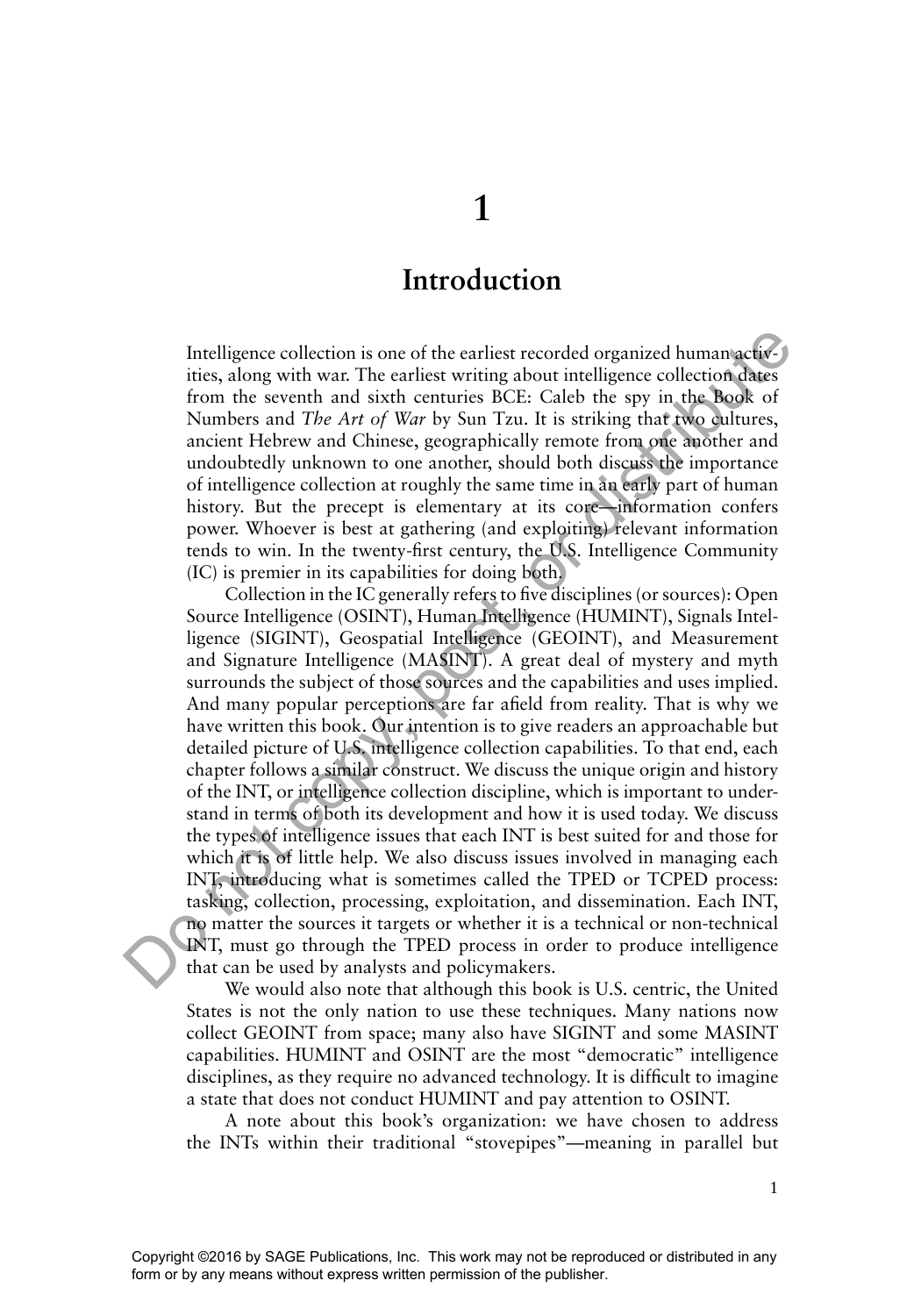## 2 The Five Disciplines of Intelligence Collection

separated activities, INT by INT. It is the best way to provide a detailed and coherent discussion of core capabilities. It is also important to understand that this is the collectors' view. Let us put some context into how these silos, or specialty organizations, evolved.

Properly speaking, the IC should not be described as an organization. Though it has a titular head (the director of National Intelligence [DNI]), it has many independent components with different organizational structures, roles and missions. The current IC was not planned. It developed into its present form over time as a result of laws, executive decisions, experience, and new capabilities.

The IC developed after World War II and the enactment of the National Security Act of 1947, which created the director of Central Intelligence and the Central Intelligence Agency (CIA). In the following decades, specific organizations were created to collect and process different types of intelligence. For example, the National Security Agency (NSA) focused on SIGINT—especially the collecting, processing, decrypting, and analyzing of adversaries' communications. The CIA Directorate of Operations developed expertise in spotting, recruiting, vetting, tasking, and running clandestine human sources. The National Photographic Interpretation Center (NPIC) became the technical experts in the interpretation of imagery—first from aircraft and then from satellites as well. Again, these specialty organizations operated as information silos and thus became known as stovepipes. Each managed the TPED process of raw intelligence, essentially without interference from the others. At the time, it was an efficient and effective approach to conducting challenging and diverse collection tasks. However, as intelligence collection grew in size and complexity, multiple agencies became involved in each INT. NSA and CIA both collected SIGINT. CIA, the Defense Intelligence Agency (DIA), and the military services all collected HUMINT. And every agency collected OSINT. The result was duplicative efforts, wasted resources, and often budget competition that promoted information hoarding rather than information sharing. Cross-INT management became a major issue, and we discuss this in the closing chapter of the book. rotes and massion. It is current IC was not planeted. It developed into its current form over time as a result of laws, executive decisions, experience, and means we coput<br>this carrel with the Calevdoped after World War II

Throughout the chapters of this book, we urge the reader to keep in mind that there are individuals who are responsible for creating strategies and managing overall collection so that the INTs perform in a more integrated manner. The goals are to identify and close gaps in collection and to use the different INTs either to support or to raise questions about one another's collected intelligence—both of which are important analytically. Collectors would be the first to acknowledge that they must understand the overall objectives of the collection effort in order to respond most effectively to the intelligence requirements. Analysts have a role to play here. Without analysis to detail what is missing, to assess the collection and to give it context, collection is much less useful. So analysts need to understand the capabilities of collection systems to be able to apply those to their intelligence issues effectively. The analysts often have the best understanding of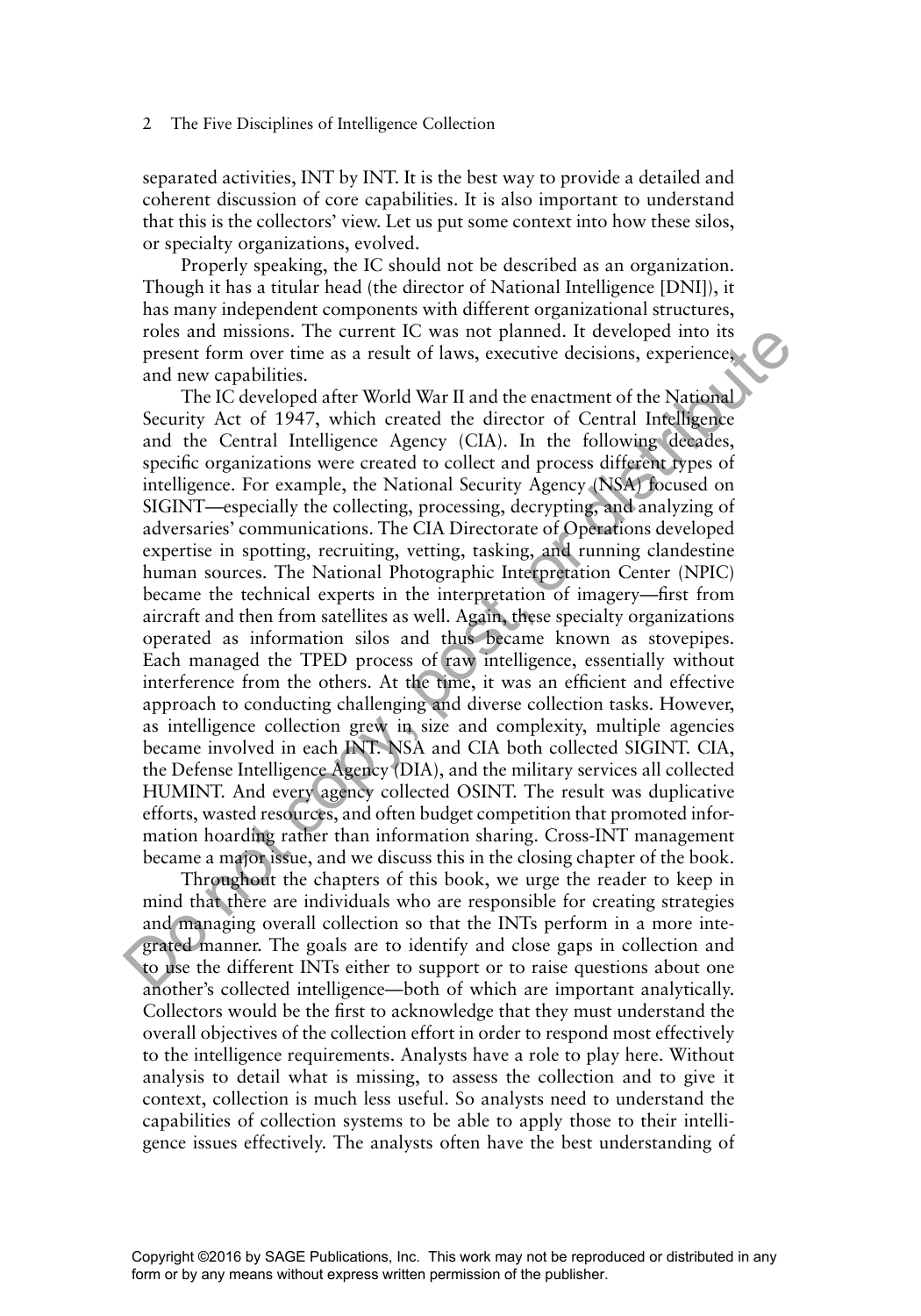the target and therefore can help develop a collection strategy to get the desired intelligence. We need both collection and analysis, as DNI James Clapper has urged in his emphasis on intelligence integration.

## **Some Important Definitions**

All intelligence collection disciplines have their specialized jargon, or shorthand for communicating concepts. Some of these terms are explained in the appropriate chapters of this book. A few terms are common to almost all collection, and their definitions are given  $next<sup>1</sup>$ 

**Clandestine versus covert:** These two terms are often confused by the layman. They tend to be used interchangeably, but they have distinct meanings in intelligence. *Clandestine* refers to something that is secret but attributable; *covert* is secret but not attributable. So, for example, if an agent is caught trying to recruit a spy, his home country will likely acknowledge their relationship, as they want him returned. That makes him clandestine. But they will never admit what he was doing. That is covert. Form or expectively complete that the control of the publisher. The control of the publisher control of the set of the publisher control of the set of the properties coert intervents are common to almost collection, and t

Collateral: This term has a very specific meaning in all collection organizations. It refers to material or information that is extrinsic to the organization—usually reporting or intelligence that is produced by another INT. A communications intelligence (COMINT) organization that used imagery to supplement a COMINT report would refer to the imagery as *collateral.* Conversely, a GEOINT organization would refer to any COMINT used in its reporting as collateral.

**Collection:** This term has two meanings in practice, and both meanings are used in this book. It can mean the entire process, from the planning stage to the dissemination of raw intelligence—which is the meaning that is applied in this book's title. Or it can mean one step in the process where information or something else of intelligence value is physically acquired. The context usually suggests which meaning is relevant.

**INTs:** Collection disciplines are often called "INTs" as shorthand because they have a common suffix—for example, SIGINT, MASINT, and HUMINT.

**Multi-INT versus all-source analysis**: The difference between these two terms is a controversial issue. Some authors argue that there is no difference. Others distinguish multi-INT analysis (often called multi-INT fusion) as being the merging, or fusion, of raw intelligence from different collection sources—usually GEOINT and SIGINT—as opposed to all-source, which will involve other INTs as well. The controversy usually arises from the analysis added to the report, with the chief complainants being the all-source analysts or managers who argue that